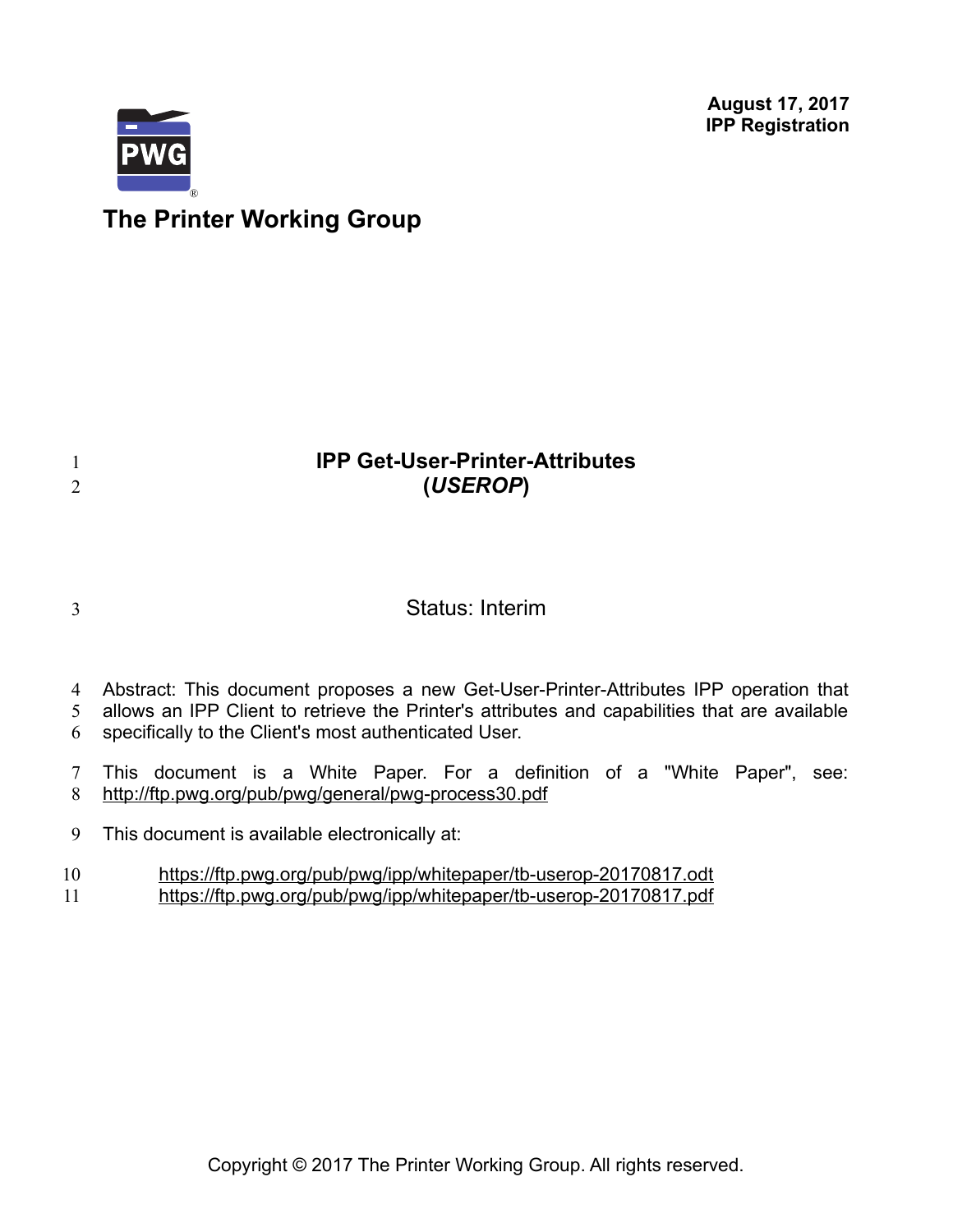Copyright © 2017 The Printer Working Group. All rights reserved. 12

#### Title: *IPP Get-User-Printer-Attributes (USEROP)* 13

The material contained herein is not a license, either expressed or implied, to any IPR owned or controlled by any of the authors or developers of this material or the Printer Working Group. The material contained herein is provided on an "AS IS" basis and to the maximum extent permitted by applicable law, this material is provided AS IS AND WITH ALL FAULTS, and the authors and developers of this material and the Printer Working Group and its members hereby disclaim all warranties and conditions, either expressed, implied or statutory, including, but not limited to, any (if any) implied warranties that the use of the information herein will not infringe any rights or any implied warranties of merchantability or fitness for a particular purpose. 14 15 16 17 18 19 20 21 22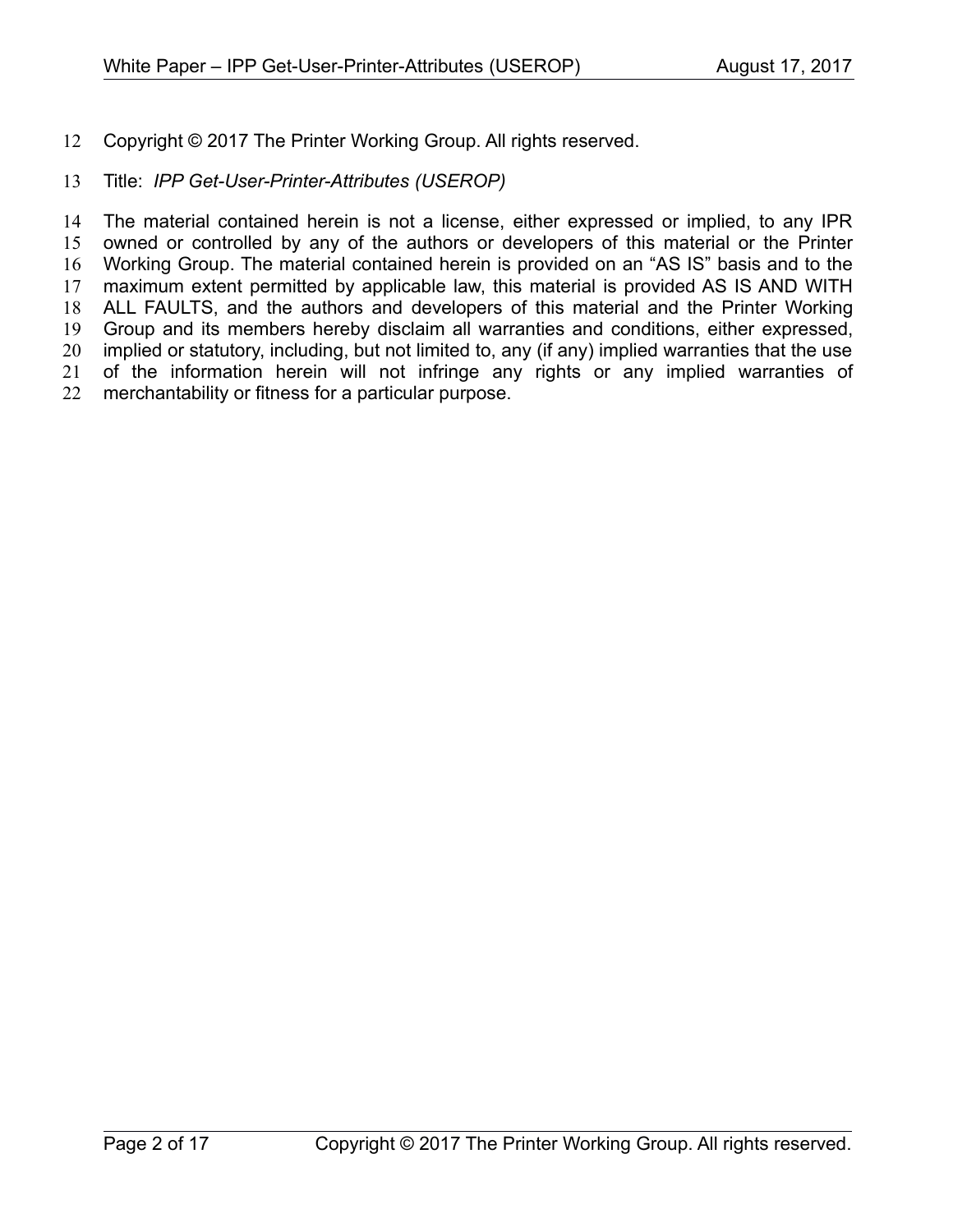| 23 | <b>Table of Contents</b>                                                |  |
|----|-------------------------------------------------------------------------|--|
| 24 |                                                                         |  |
| 25 |                                                                         |  |
| 26 |                                                                         |  |
| 27 |                                                                         |  |
| 28 |                                                                         |  |
| 29 |                                                                         |  |
| 30 |                                                                         |  |
| 31 |                                                                         |  |
| 32 |                                                                         |  |
| 33 | 3.2.2 User Not Listed in Print Policy Denied Ability to Print in Color7 |  |
| 34 |                                                                         |  |
| 35 |                                                                         |  |
| 36 |                                                                         |  |
| 37 |                                                                         |  |
| 38 |                                                                         |  |
| 39 |                                                                         |  |
| 40 |                                                                         |  |
| 41 |                                                                         |  |
| 42 |                                                                         |  |
| 43 |                                                                         |  |
| 44 |                                                                         |  |
| 45 |                                                                         |  |
| 46 |                                                                         |  |
| 47 |                                                                         |  |
| 48 |                                                                         |  |
| 49 |                                                                         |  |
| 50 |                                                                         |  |
| 51 |                                                                         |  |
| 52 |                                                                         |  |
| 53 |                                                                         |  |
| 54 |                                                                         |  |

| ×            | ×                 |
|--------------|-------------------|
| I<br>۰.<br>× | I<br>I<br>۰.<br>× |

# **List of Figures**

56

## **List of Tables**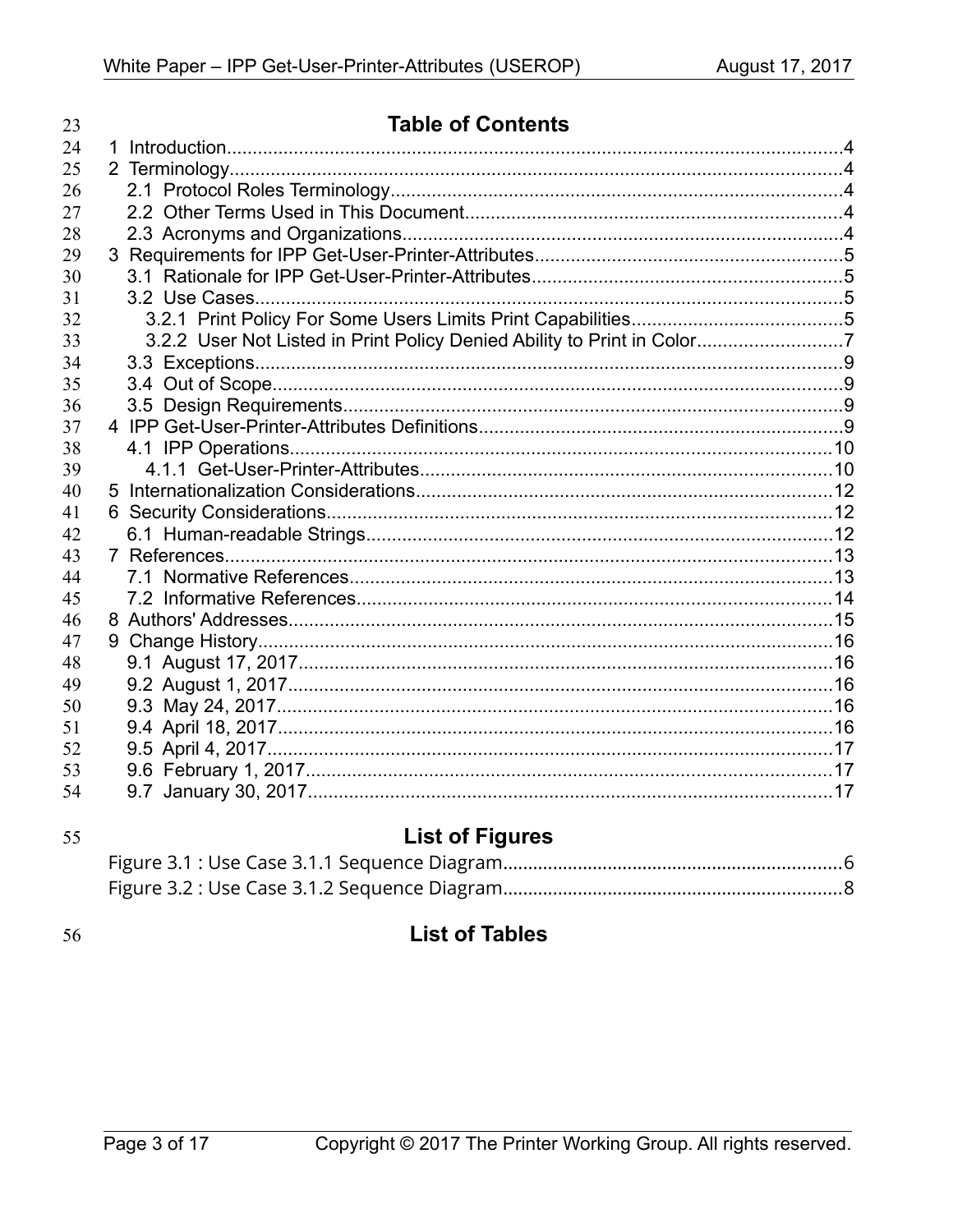## **1 Introduction** 57

This document proposes a new Get-User-Printer-Attributes IPP operation that allows an IPP Client to retrieve the Printer's settings that are available to the Client's current User. It is semantically identical to the existing Get-Printer-Attributes IPP operation [\[RFC8011\],](#page-13-0) with the key difference that the Printer will always respond with an authentication challenge. Once the Client has authenticated using the User's credentials, the Printer will respond with the settings for that user. 58 59 60 61 62 63

## **2 Terminology** 64

### **2.1 Protocol Roles Terminology** 65

This document defines the following protocol roles in order to specify unambiguous conformance requirements: 66 67

*Client*: Initiator of outgoing IPP session requests and sender of outgoing IPP operation requests (Hypertext Transfer Protocol -- HTTP/1.1 [\[RFC7230\]](#page-12-0) User Agent). 68 69

*Printer*: Listener for incoming IPP session requests and receiver of incoming IPP operation 70

requests (Hypertext Transfer Protocol -- HTTP/1.1 [\[RFC7230\]](#page-12-0) Server) that represents one 71

or more Physical Devices or a Logical Device. 72

#### **2.2 Other Terms Used in This Document** 73

User: A person or automata using a Client to communicate with a Printer. 74

#### **2.3 Acronyms and Organizations** 75

- *IANA*: Internet Assigned Numbers Authority,<http://www.iana.org/> 76
- *IETF*: Internet Engineering Task Force,<http://www.ietf.org/> 77
- *ISO*: International Organization for Standardization,<http://www.iso.org/> 78
- 79 PWG: Printer Working Group,<http://www.pwg.org/>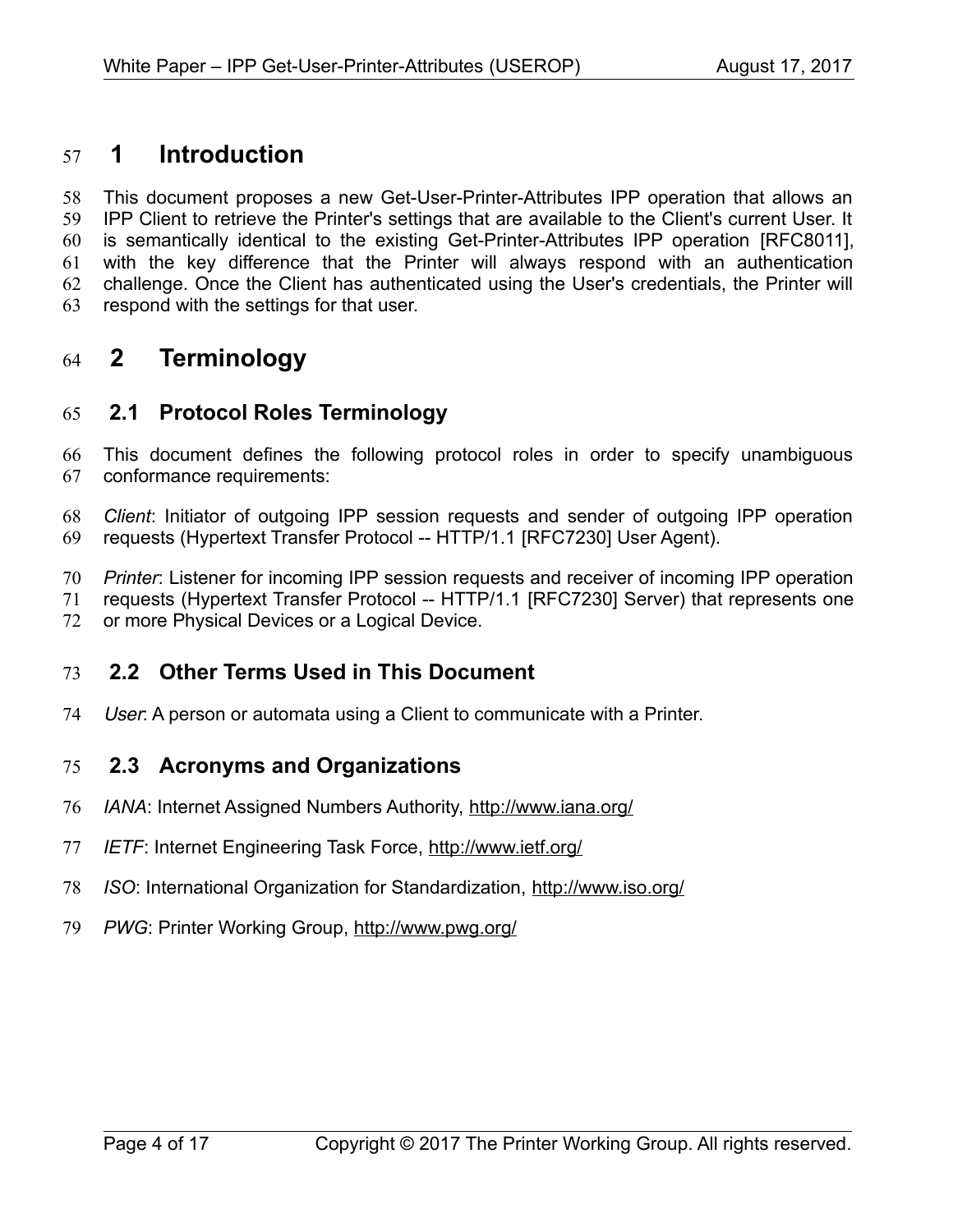## **3 Requirements for IPP Get-User-Printer-Attributes** 80

#### **3.1 Rationale for IPP Get-User-Printer-Attributes** 81

While there are many solutions, both standard and non-standard, for creating print policies that provide a way to specify allowed or disallowed features according to individual users, systems, applications and so forth, there is no established method that is in-band of IPP. Having a print policy method using IPP would better support systems such as IPP Everywhere [\[PWG5100.14\]](#page-12-2) in print infrastructures provided by public print providers, enterprises or educational environments such as university settings. 82 83 84 85 86 87

Technical justification for pursuing the creation of a new IPP operation rather than reusing or overloading existing operations such as Get-Printer-Attributes is discussed in section [4.](#page-8-0) 88 89

#### <span id="page-4-0"></span> **3.2 Use Cases** 90

The need for solutions to these use cases emerged during the process of writing the IPP Implementor's Guide v2 [\[PWG5100.19\].](#page-12-1) 91 92

#### **3.2.1 Print Policy For Some Users Limits Print Capabilities** 93

Sue wants to print her report on her department's workgroup printer. She wants to print it in color to make the color graphs look best. However, she has abused her printing privileges, so her department head has instructed the network administrator to restrict her user account's ability to print in color. 94 95 96 97

Sue opens the document on her laptop, chooses to print, and selects the department's workgroup printer. The Printer authenticates the laptop using Sue's credentials, and then provides the laptop with the print choices available for Sue's account, which does not include color printing. Sue decides whether to print it in black-and-white anyway or to print from one of the campus print centers, where she can pay to print in color. 98 99 100 101 102

Bob is an associate professor in the same department as Sue. His account has no limitations for color printing. He opens a document on his tablet, taps to print, and selects the department's workgroup printer. His tablet presents print options including the option of printing in color. Bob chooses to print in color, and prints his document, which prints in color as he expects. 103 104 105 106 107

Figure [3.1](#page-5-0) illustrates this use case with a sequence diagram. 108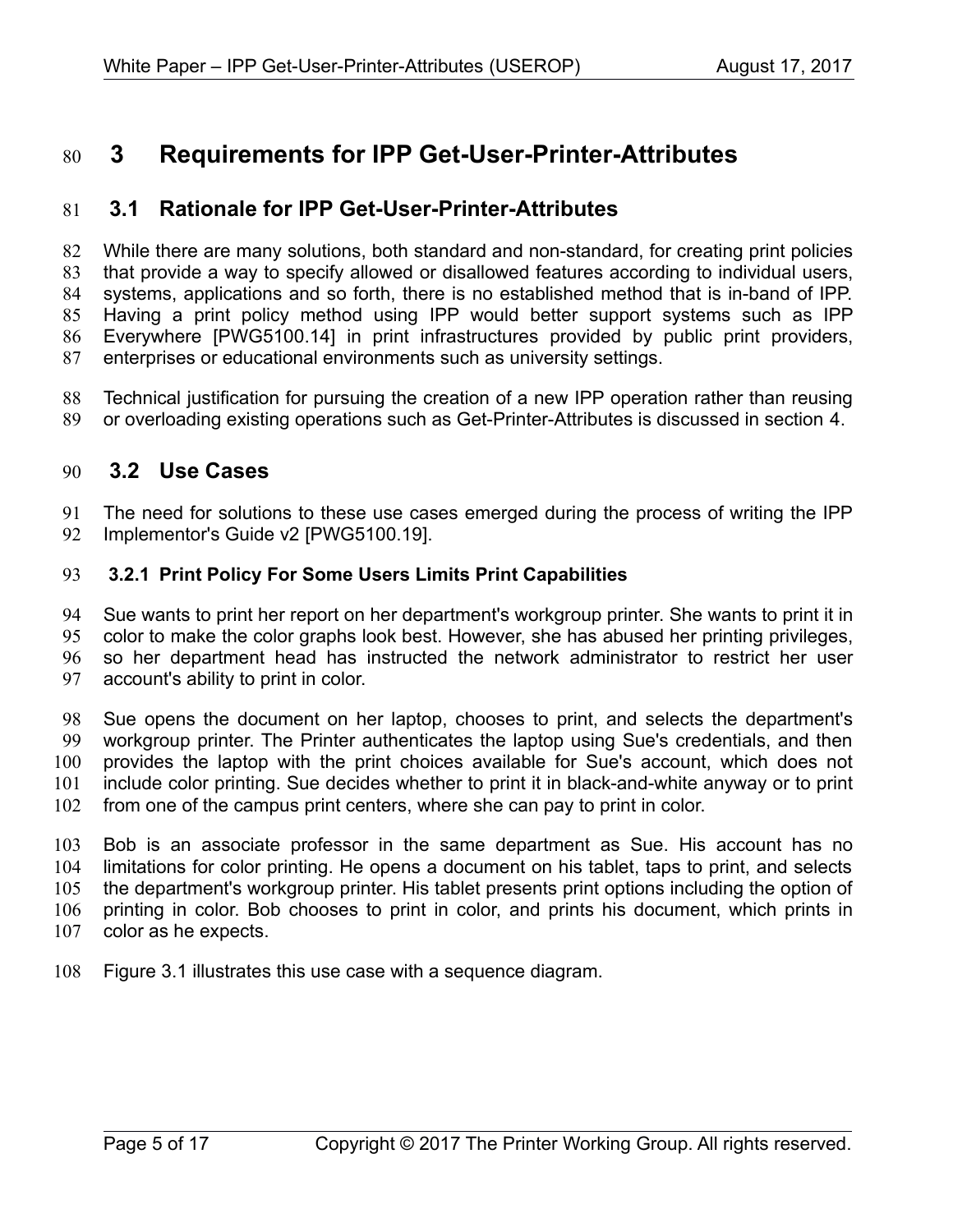

<span id="page-5-0"></span>*Figure 3.1 : Use Case 3.1.1 Sequence Diagram*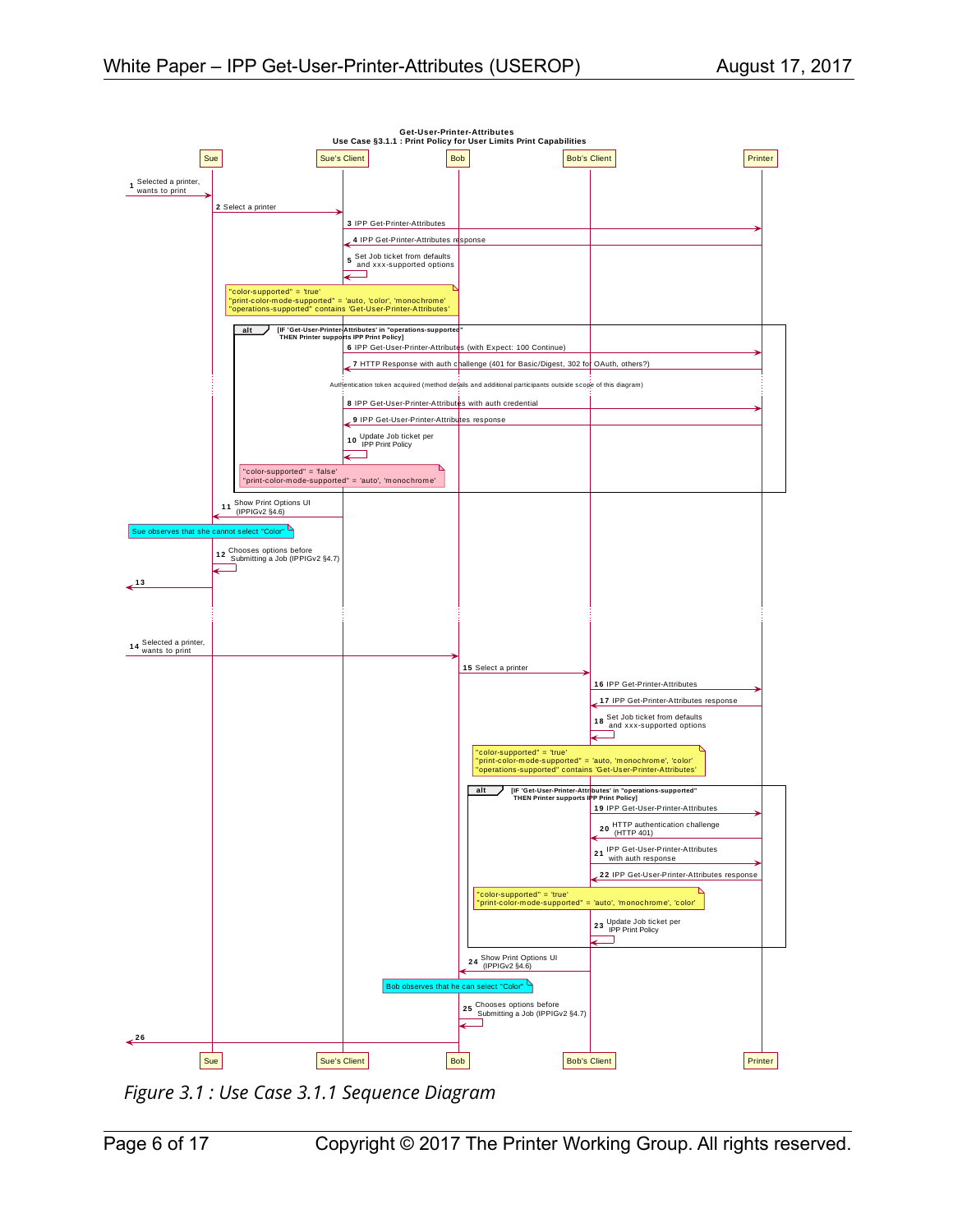#### **3.2.2 User Not Listed in Print Policy Denied Ability to Print in Color** 109

In this use case, a user who is not named in the print policy system is denied the ability to print using existing conventional IPP print protocol use. The Client may implement support for IPP Print Policy but authentication may fail, or the Client may have not implemented support for IPP Print Policy. 110 111 112 113

Duncan is at the office and needs to print a 5 page report that contains color diagrams before his next meeting. His office user account has been granted permission by his office network administrator to print in color. Duncan opens the document on his tablet, taps to print, and selects the desired Printer. The tablet fetches the Printer's default capabilities, and then authenticates using Duncan's user account to retrieve the print options available to him as per his account's print policy, including the option to print in color or monochrome. He prints the document using the color option, retrieves the hardcopy from the printer, and then goes on to his meeting. 114 115 116 117 118 119 120 121

Ed is visiting Duncan's office and needs to print a 3 page document. Ed is not listed as a user in the print policy. Ed opens the document on his laptop, clicks to print, and selects the Printer recommended by Duncan. The laptop does not support print policies or does but has no valid credentials. The Printer provides Ed's laptop with the default print capabilities. When the Job is submitted to the Printer, the Printer rejects the Job or identifies the setting that were adjusted, since unknown users don't have the right to print in color on this printer. 122 123 124 125 126 127 128

Figure [3.2](#page-7-0) illustrates this use case with a sequence diagram. 129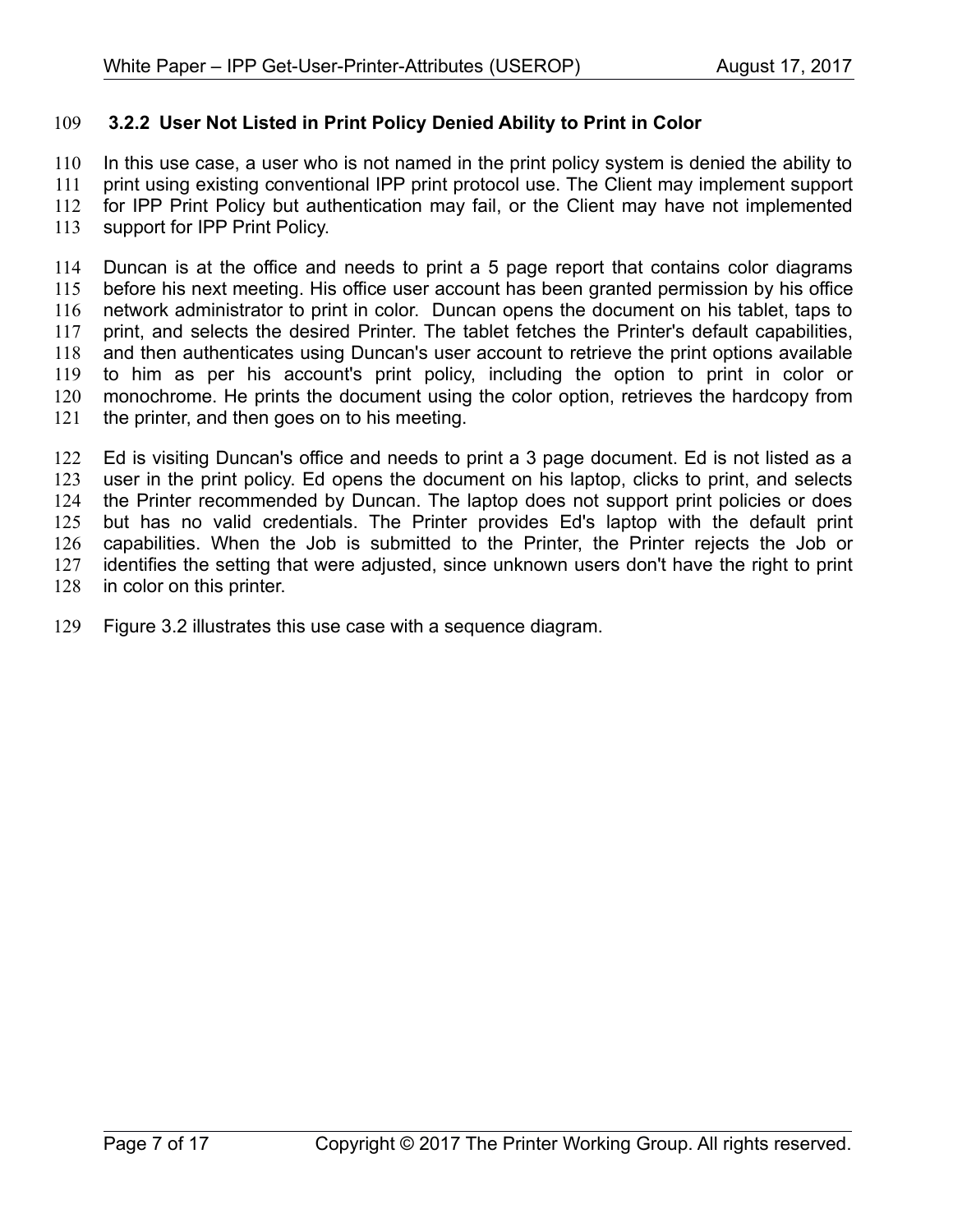

<span id="page-7-0"></span>*Figure 3.2 : Use Case 3.1.2 Sequence Diagram*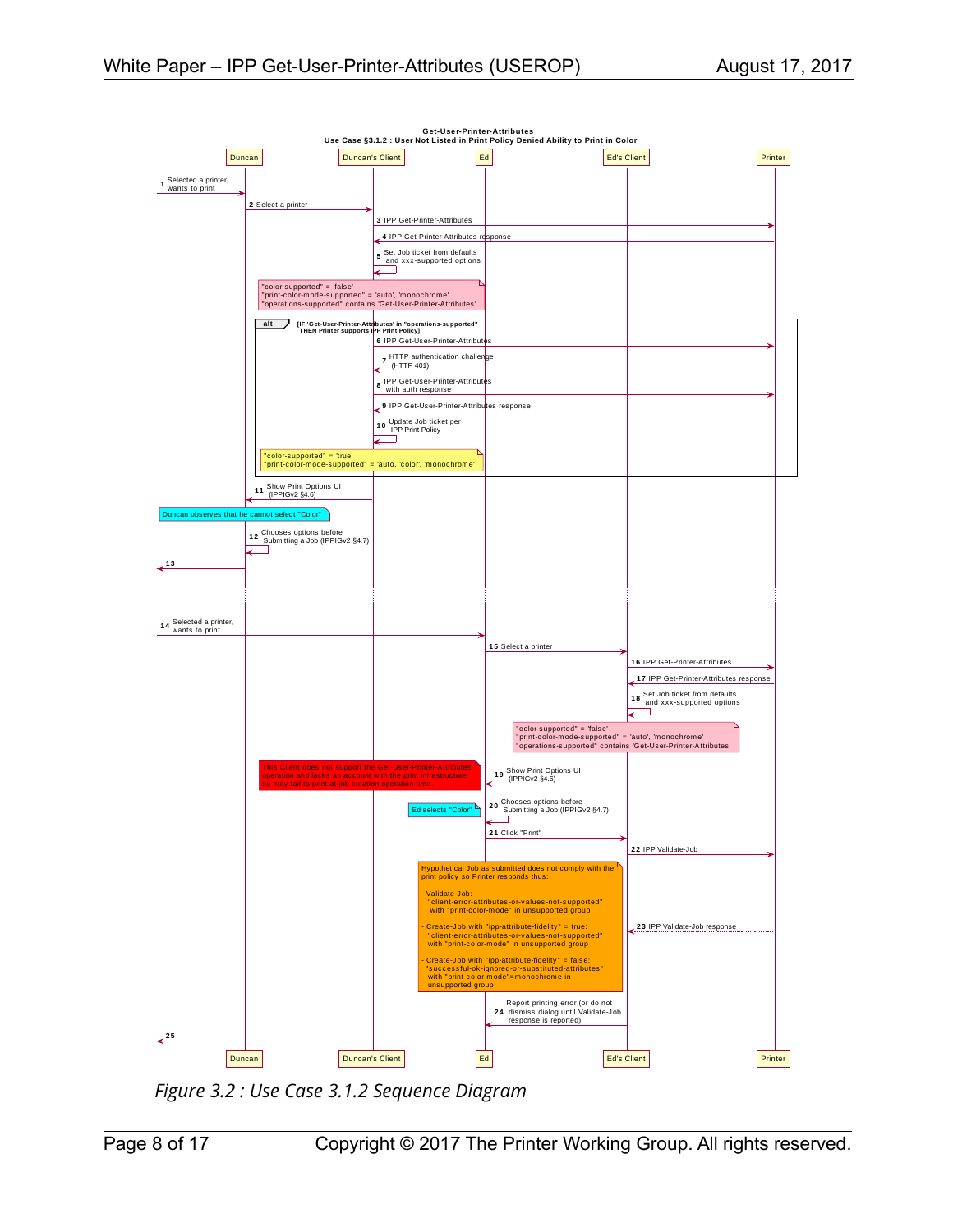#### **3.3 Exceptions** 130

There are no exceptions to the use cases in section [3.2.](#page-4-0) 131

#### **3.4 Out of Scope** 132

- The following are considered out of scope for this document: 133
- 1. Definition of specific print policies. 134
- 2. Definition of how print policy management systems structure and/or organize the sets of users and their policies. 135 136
- 3. Definition of non-IPP protocols that can provide similar functionality. 137

#### **3.5 Design Requirements** 138

- The design requirements for this document are: 139
- 1. Identify an appropriate set of IPP operations that allows a supporting Client to acquire from the target Printer the set of print features available for a particular User. 140 141 142
- 2. Identify an appropriate Printer behavior and expected Client behavior for a nonsupporting Client (i.e. one that is unaware of this new system) can still be a legitimate actor in the print policy system. 143 144 145
- 3. Identify an appropriate set of IPP operations and attributes that allows a Printer to refer a Client to a trusted IPP Print Policy Service, such that the Client can assert that the options it provides with a submitted job do comply with a policy originating from that trusted policy server. 146 147 148 149
- 4. Maintain backward compatibility with existing versions of IPP (IPP/1.1, IPP/2.x). 150
- 5. Register all attributes and operations with IANA. 151
- The design recommendations for this document are: 152
- 1. Recommend suitable authentication methods and guidelines for the use of those methods that could inform the creation of a high quality Client user experience. 153 154

## <span id="page-8-0"></span> **4 IPP Get-User-Printer-Attributes Definitions** 155

Although the existing Get-Printer-Attributes operation [\[RFC8011\]](#page-13-0) conveys the needed information and could be used for this task, few legacy Clients expect the Printer to respond to a Get-Printer-Attributes operation with an HTTP authentication challenge. To preserve backward compatibility with legacy Clients, a new operation is defined here, with semantics similar to Get-Printer-Attributes. 156 157 158 159 160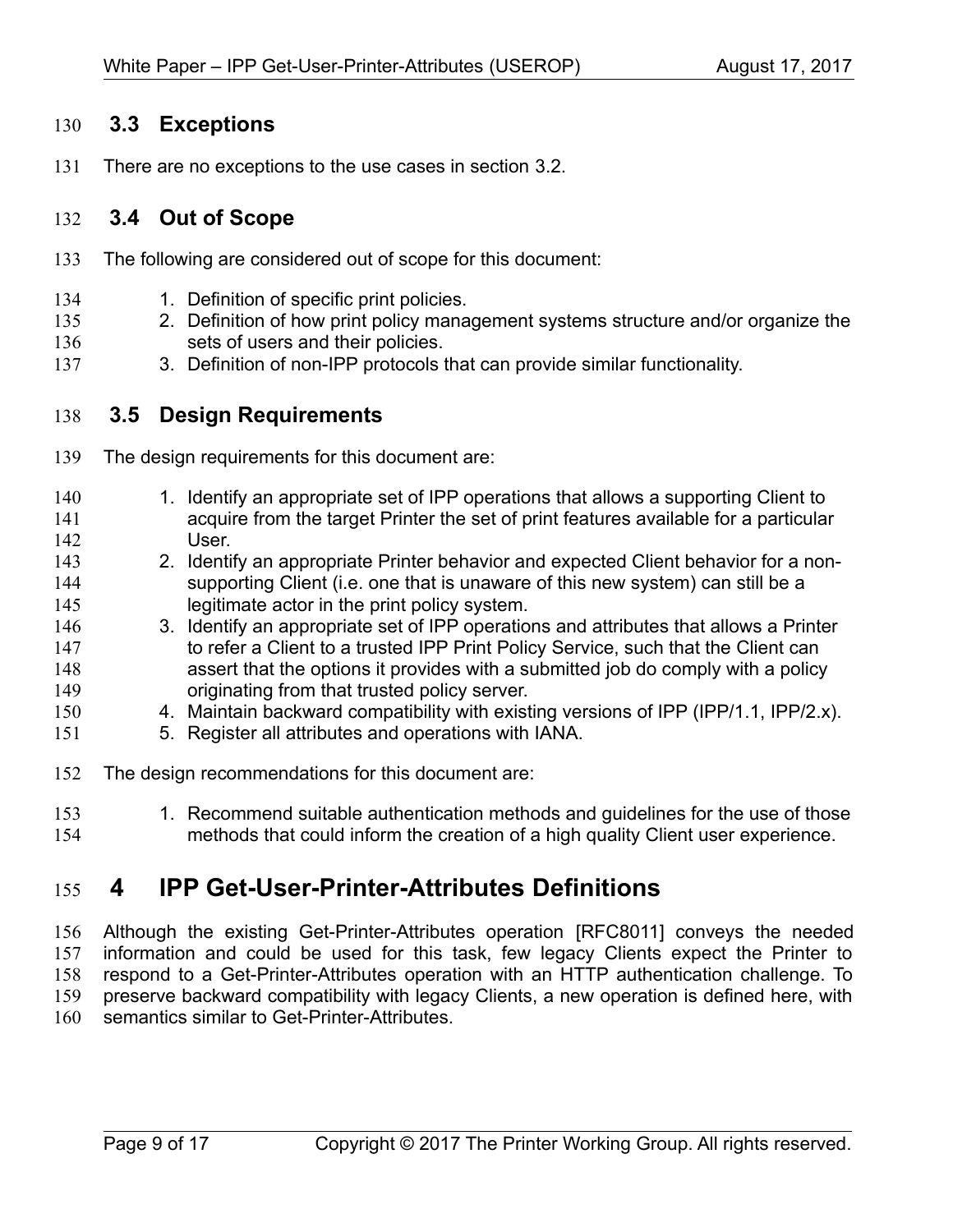#### **4.1 IPP Operations** 161

#### **4.1.1 Get-User-Printer-Attributes** 162

This REQUIRED operation is semantically analogous to the Get-Printer-Attributes operation [\[RFC8011\]](#page-13-0) except that the Printer MUST return the attributes and values allowed for the most authenticated user. The most authenticated user provides the identity the Printer will use to construct its IPP response, containing the attributes and values for that identity. 163 164 165 166 167

The Client MUST be prepared to respond to an HTTP authentication challenge. The Client detects whether the Printer supports this operation by examining the "operationssupported" attribute [\[RFC8011\].](#page-13-0) If the Client initiates the Get-User-Printer-Attributes operation over a non-TLS connection, the Client MUST be prepared to receive an HTTP 426 response to upgrade the connection to TLS [\[RFC2817\].](#page-12-4) The Printer MUST only send Get-User-Printer-Attributes responses over TLS connections [\[RFC8010\]](#page-13-1) [\[RFC8011\].](#page-13-0) 168 169 170 171 172 173

#### **4.1.1.1 Get-User-Printer-Attributes Request** 174

The following groups of attributes are supplied as part of the Get-User-Printer-Attributes request: 175 176

- Group 1: Operation Attributes 177
- "attributes-charset" (charset) and 178
- "attributes-natural-language" (naturalLanguage) : 179
- As described in [\[RFC8011\]](#page-13-0) Section 4.1.4.1. The Client MUST supply and the Printer MUST support both of these attributes. 180 181
- "printer-uri" (uri) : 182
- The Client MUST supply and the Printer MUST support this attribute, which is the target for this operation as described in [\[RFC8011\]](#page-13-0) Section 4.1.5. 183 184
- "requesting-user-name" (name(MAX)) : 185
- The Client MUST supply and the Printer MUST support this attribute, as described in [\[RFC8011\]](#page-13-0) Section 9.3. 186 187
- "requesting-user-uri" (uri) : 188
- The Client MUST supply and the Printer MUST support this attribute, as described in [\[PWG5100.13\]](#page-12-3) section 189 190
- "requesting-user-name" (name(MAX)) and 191
- "requesting-user-uri" (uri) and 192
- "requesting-user-vcard" (1setOf text(MAX)) : 193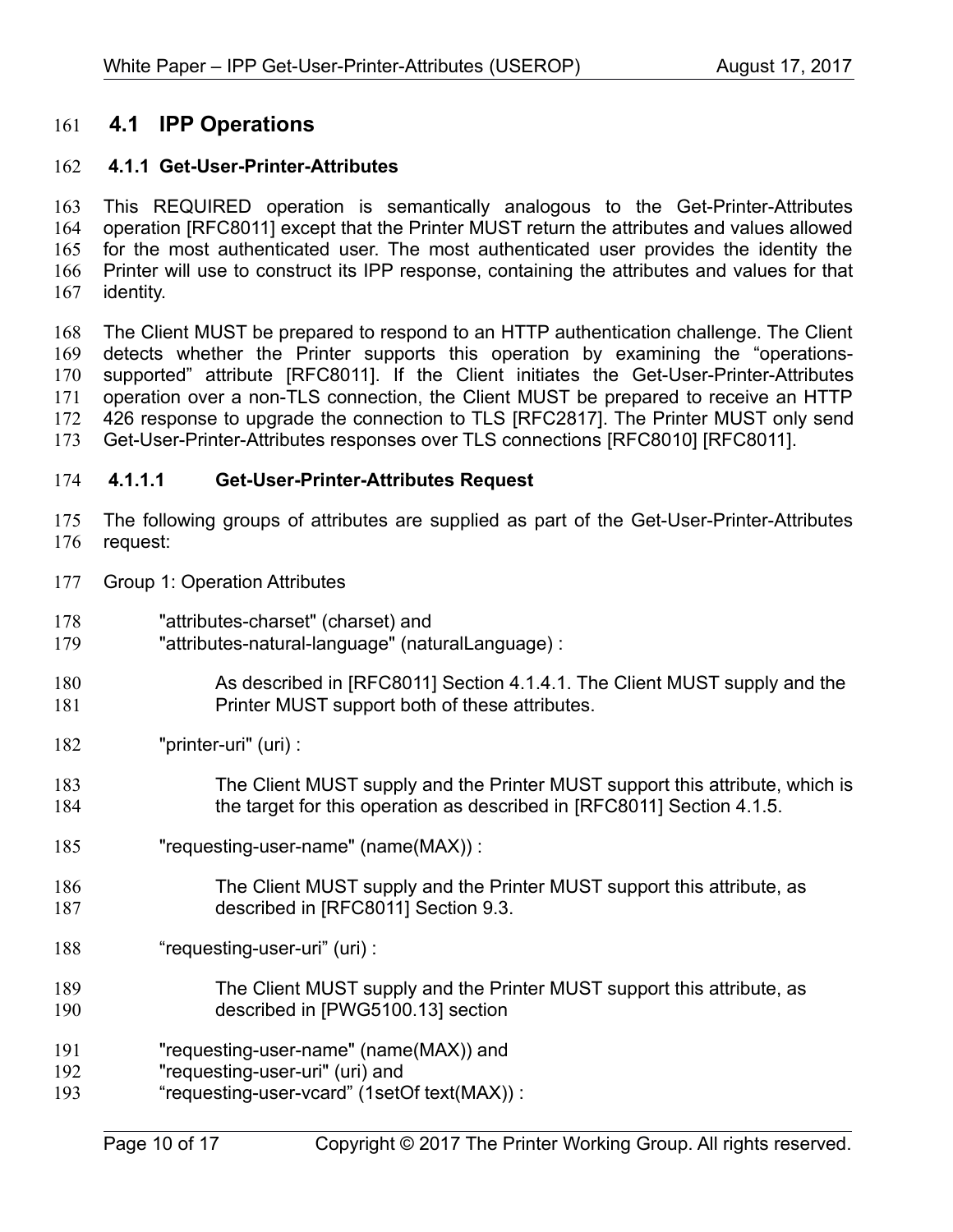- The Client SHOULD supply and the Printer MUST support all three of these attributes. 194 195
- "requested-attributes" (1setOf keyword): 196
- The "requested-attributes" (1setOf keyword) attribute MAY be supplied by the Client and MUST be supported by the Printer as described in [\[RFC8011\]](#page-13-0) Section 4.2.5.1. 197 198 199
- "document-format" (mimeMediaType): 200
- The "document-format" (mimeMediaType) attribute SHOULD be supplied by the Client as described in [\[RFC8011\]](#page-13-0) Section 4.2.5.1. 201 202

#### **4.1.1.2 Get-User-Printer-Attributes Response** 203

- The Printer returns the following sets of attributes as part of the Get-User-Printer-Attributes response: 204 205
- Group 1: Operation Attributes 206
- "attributes-charset" (charset) and 207
- "attributes-natural-language" (naturalLanguage) : 208
- As described in [\[RFC8011\]](#page-13-0) Section 4.1.4.1. The Client MUST supply and the Printer MUST support both of these attributes. 209 210
- Status Message: 211

#### In addition to the REQUIRED status-code returned in every response, the response MAY include a "status-message" (text(255)) and/or a "detailedstatus-message" (text(MAX)) operation attribute as described in [\[RFC8011\]](#page-13-0) Appendix B and Section 4.1.6. 212 213 214 215

- Group 2: Unsupported Attributes 216
- See [\[RFC8011\]](#page-13-0) Section 4.1.7 for details on returning unsupported attributes. 217
- Group 3: Printer Attributes 218
- This is the set of requested attributes and their current values. See [\[RFC8011\]](#page-13-0) Section 4.2.5.2 for details. 219 220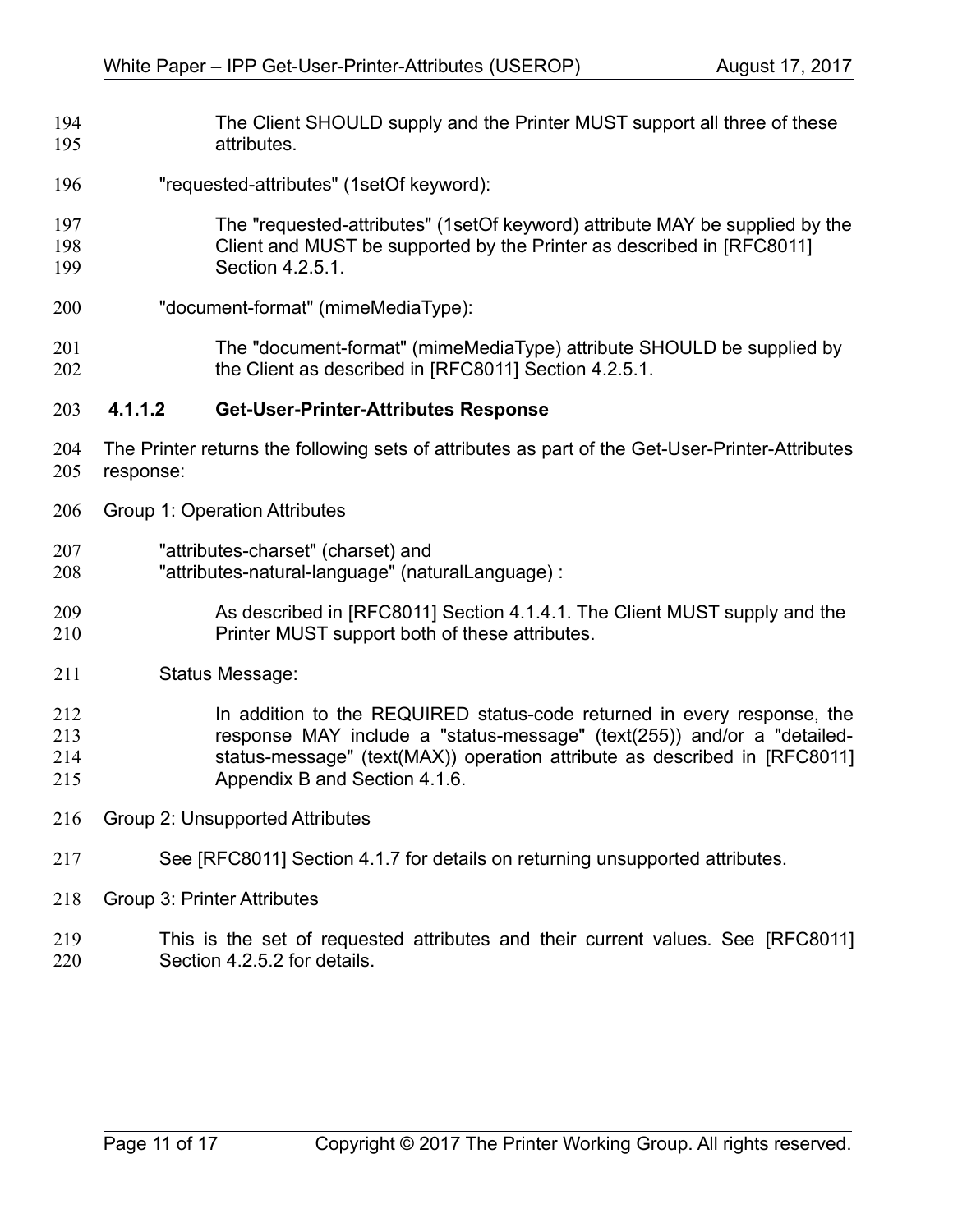## **5 Internationalization Considerations** 221

For interoperability and basic support for multiple languages, conforming implementations MUST support the Universal Character Set (UCS) Transformation Format -- 8 bit (UTF-8) [\[RFC3629\]](#page-12-8) encoding of Unicode [\[UNICODE\]](#page-13-12) [\[ISO10646\]](#page-12-7) and the Unicode Format for Network Interchange [\[RFC5198\].](#page-12-6) 222 223 224 225

Implementations of this specification SHOULD conform to the following standards on processing of human-readable Unicode text strings, see: 226 227

- Unicode Bidirectional Algorithm [\[UAX9\]](#page-13-11)  left-to-right, right-to-left, and vertical 228
- Unicode Line Breaking Algorithm [\[UAX14\]](#page-13-10)  character classes and wrapping 229
- Unicode Normalization Forms [\[UAX15\]](#page-13-9)  especially NFC for [\[RFC5198\]](#page-12-6) 230
- Unicode Text Segmentation [\[UAX29\]](#page-13-8)  grapheme clusters, words, sentences 231
- Unicode Identifier and Pattern Syntax [\[UAX31\]](#page-13-7)  identifier use and normalization 232
- Unicode Collation Algorithm [\[UTS10\]](#page-13-6)  sorting 233
- Unicode Locale Data Markup Language [\[UTS35\]](#page-13-5)  locale databases 234

Implementations of this specification are advised to also review the following informational documents on processing of human-readable Unicode text strings: 235 236

- Unicode Character Encoding Model [\[UTR17\]](#page-13-4)  multi-layer character model 237
- Unicode in XML and other Markup Languages [\[UTR20\]](#page-13-3)  XML usage 238
- Unicode Character Property Model [\[UTR23\]](#page-13-2)  character properties 239
- Unicode Conformance Model [\[UTR33\]](#page-14-0)  Unicode conformance basis 240

## **6 Security Considerations** 241

The security considerations for the Get-User-Printer-Attributes operation build upon those defined for IPP/1.1 [\[RFC8011\]](#page-13-0) and IPP/2.0 [\[PWG5100.12\]](#page-12-5) for the Validate-Job, Create-Job and Print-Job operations. In addition to those security considerations, a Printer MUST NOT send a Get-User-Printer-Attributes response over a non-TLS connection. 242 243 244 245

#### **6.1 Human-readable Strings**  246

Implementations of this specification SHOULD conform to the following standard on processing of human-readable Unicode text strings, see: 247 248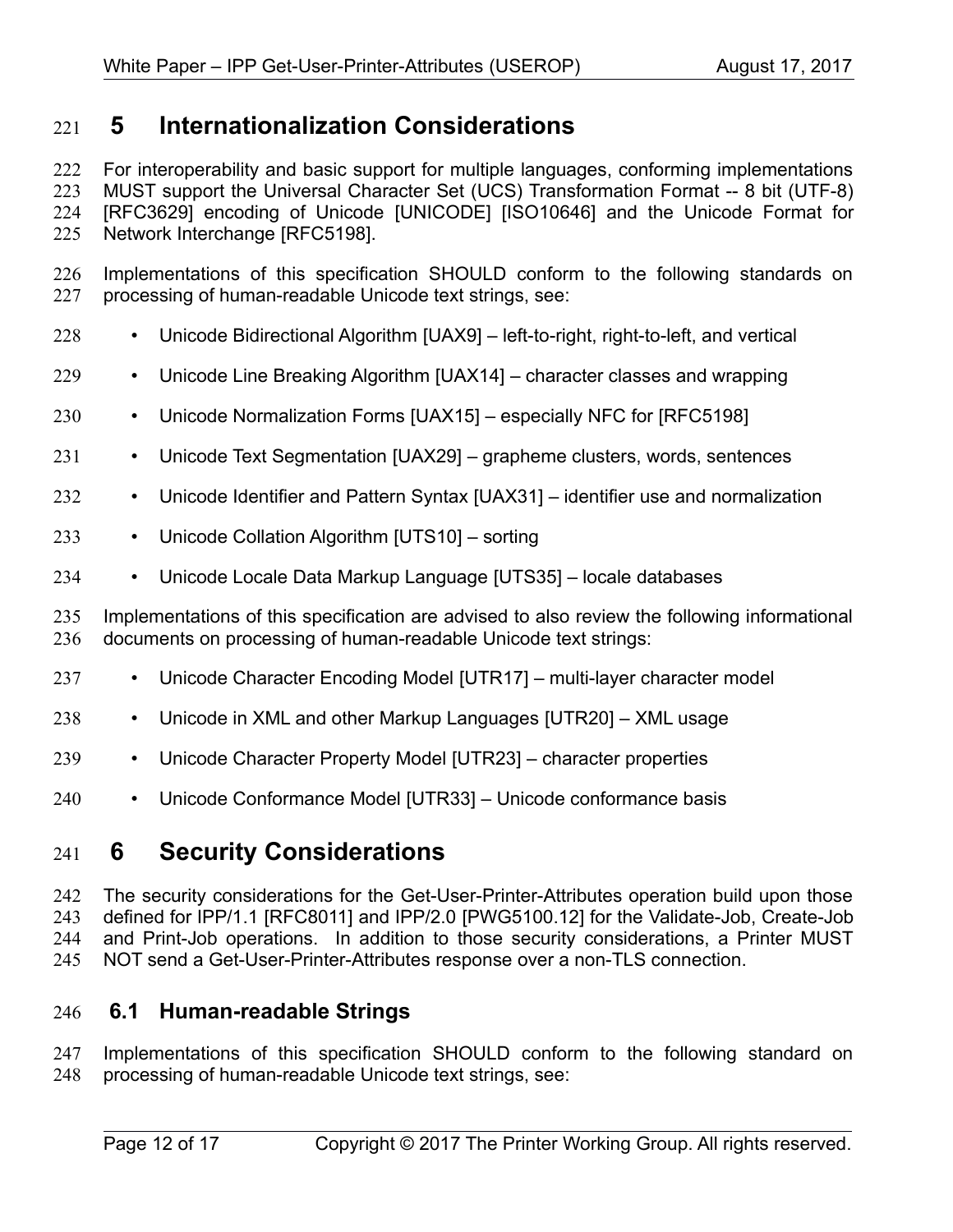- Unicode Security Mechanisms [\[UTS39\]](#page-13-14)  detecting and avoiding security attacks 249
- Implementations of this specification are advised to also review the following informational document on processing of human-readable Unicode text strings: 250 251
- Unicode Security FAQ [\[UNISECFAQ\]](#page-13-13)  common Unicode security issues 252

## **7 References** 253

#### **7.1 Normative References** 254

<span id="page-12-8"></span><span id="page-12-7"></span><span id="page-12-6"></span><span id="page-12-5"></span><span id="page-12-4"></span><span id="page-12-3"></span><span id="page-12-2"></span><span id="page-12-1"></span><span id="page-12-0"></span>[ISO10646] "Information technology -- Universal Coded Character Set (UCS)", ISO/IEC 10646:2011 [PWG5100.12] R. Bergman, H. Lewis, I. McDonald, M. Sweet, "IPP Version 2.0, 2.1, and 2.2", PWG 5100.12-2015, October 2015, <http://ftp.pwg.org/pub/pwg/standards/std-ipp20-20151030-5100.12.pdf> [PWG5100.13] M. Sweet, I. McDonald, P. Zehler, "IPP: Job and Printer Extensions - Set 3 (JPS3)", PWG 5100.13-2012, July 2012, [http://ftp.pwg.org/pub/pwg/candidates/cs-ippjobprinterext3v10-](http://ftp.pwg.org/pub/pwg/candidates/cs-ippjobprinterext3v10-20120727-5100.13.pdf) [20120727-5100.13.pdf](http://ftp.pwg.org/pub/pwg/candidates/cs-ippjobprinterext3v10-20120727-5100.13.pdf) [PWG5100.14] M. Sweet, I. McDonald, A. Mitchell, J. Hutchings, "IPP Everywhere", 5100.14-2013, January 2013, [http://ftp.pwg.org/pub/pwg/candidates/cs-ippeve10-20130128-](http://ftp.pwg.org/pub/pwg/candidates/cs-ippeve10-20130128-5100.14.pdf) [5100.14.pdf](http://ftp.pwg.org/pub/pwg/candidates/cs-ippeve10-20130128-5100.14.pdf) [PWG5100.19] S. Kennedy, "IPP Implementor's Guide v2.0", PWG 5100.19-2015, August 2015, [http://ftp.pwg.org/pub/pwg/candidates/cs-ippig20-](http://ftp.pwg.org/pub/pwg/candidates/cs-ippig20-20150821-5100.19.pdf) [20150821-5100.19.pdf](http://ftp.pwg.org/pub/pwg/candidates/cs-ippig20-20150821-5100.19.pdf) [PWG5100.SYSTEM] I. McDonald, "IPP System Service v1.0", PWG 5100.SYSTEM, TBD, <http://ftp.pwg.org/pub/pwg/ipp/wd/wd-ippsystem10-20170719.pdf> [RFC2817] R. Khare, S. Lawrence, "Upgrading to TLS Within HTTP/1.1", RFC 2817, May 2000,<https://www.ietf.org/rfc/rfc2817.txt> [RFC3629] F. Yergeau, "UTF-8, a transformation format of ISO 10646", RFC 3629, November 2003,<https://www.ietf.org/rfc/rfc3629.txt> [RFC5198] J. Klensin, M. Padlipsky, "Unicode Format for Network Interchange", RFC 5198, March 2008,<https://www.ietf.org/rfc/rfc5198.txt> [RFC7230] R. Fielding, J. Reschke, "Hypertext Transfer Protocol (HTTP/1.1): Message Syntax and Routing", RFC 7230, June 2014, <http://www.ietf.org/rfc/rfc7230.txt> 255 256 257 258 259 260 261 262 263 264 265 266 267 268 269 270 271 272 273 274 275 276 277 278 279 280 281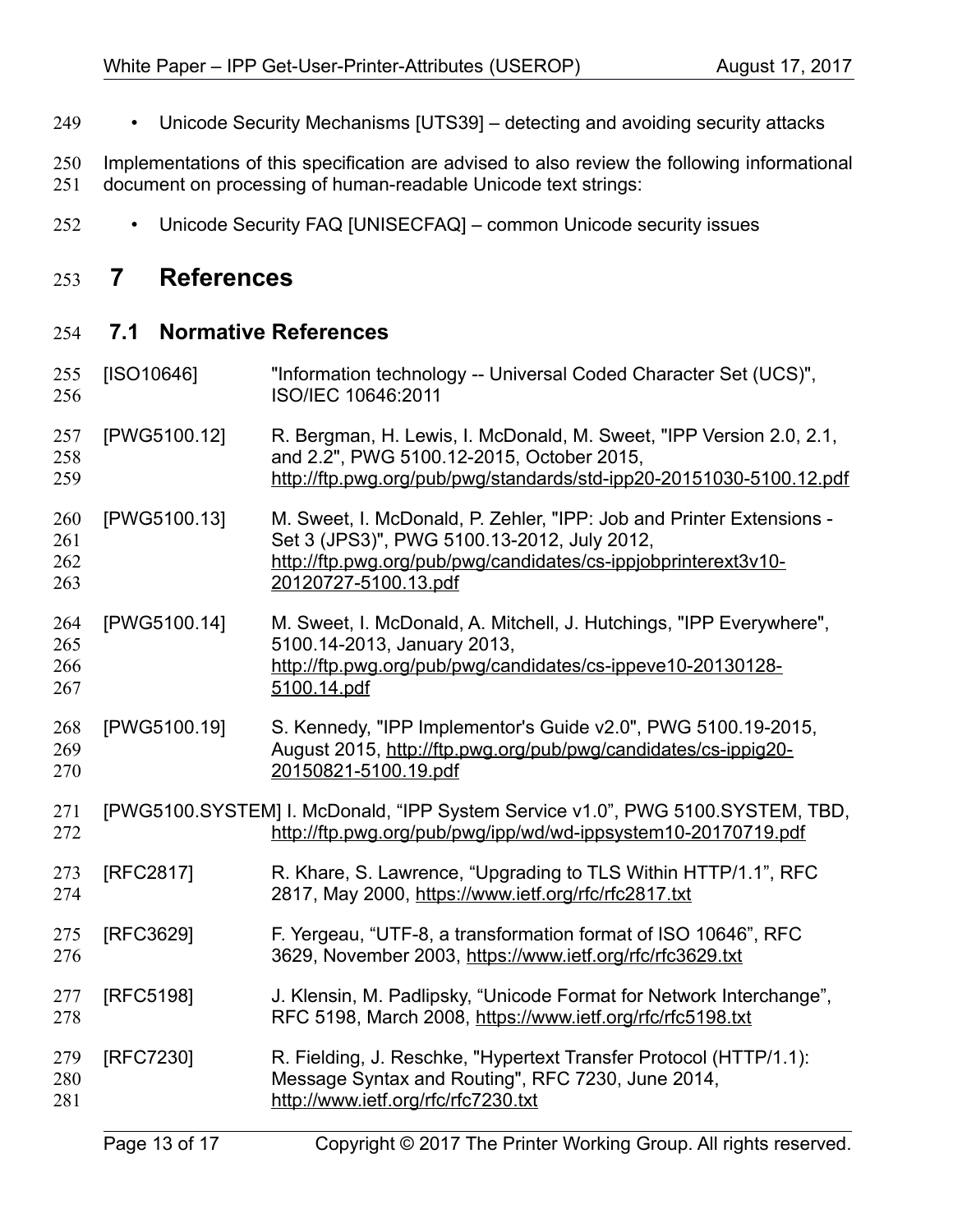<span id="page-13-14"></span><span id="page-13-13"></span><span id="page-13-12"></span><span id="page-13-11"></span><span id="page-13-10"></span><span id="page-13-9"></span><span id="page-13-8"></span><span id="page-13-7"></span><span id="page-13-6"></span><span id="page-13-5"></span><span id="page-13-4"></span><span id="page-13-3"></span><span id="page-13-2"></span><span id="page-13-1"></span><span id="page-13-0"></span>

| 282<br>283<br>284                           | [RFC8010]   | M. Sweet, I. McDonald, "Internet Printing Protocol/1.1: Encoding and<br>Transport", RFC 8010, January 2017,<br>https://www.ietf.org/rfc/rfc8010.txt |  |
|---------------------------------------------|-------------|-----------------------------------------------------------------------------------------------------------------------------------------------------|--|
| 285<br>286<br>287                           | [RFC8011]   | M. Sweet, I. McDonald, "Internet Printing Protocol/1.1: Model and<br>Semantics", RFC 8011, January 2017,<br>https://www.ietf.org/rfc/rfc8011.txt    |  |
| 288<br>289                                  | [UAX9]      | Unicode Consortium, "Unicode Bidirectional Algorithm", UAX#9, May<br>2016, http://www.unicode.org/reports/tr9                                       |  |
| 290<br>291                                  | [UAX14]     | Unicode Consortium, "Unicode Line Breaking Algorithm", UAX#14,<br>June 2016, http://www.unicode.org/reports/tr14                                    |  |
| 292<br>293                                  | [UAX15]     | Unicode Consortium, "Normalization Forms", UAX#15, February 2016,<br>http://www.unicode.org/reports/tr15                                            |  |
| 294<br>295                                  | [UAX29]     | Unicode Consortium, "Unicode Text Segmentation", UAX#29, June<br>2016, http://www.unicode.org/reports/tr29                                          |  |
| 296<br>297                                  | [UAX31]     | Unicode Consortium, "Unicode Identifier and Pattern Syntax",<br>UAX#31, May 2016, http://www.unicode.org/reports/tr31                               |  |
| 298<br>299                                  | [UNICODE]   | The Unicode Consortium, "Unicode® 10.0.0", June 2017,<br>http://unicode.org/versions/Unicode10.0.0/                                                 |  |
| 300<br>301                                  | [UTS10]     | Unicode Consortium, "Unicode Collation Algorithm", UTS#10, May<br>2016, http://www.unicode.org/reports/tr10                                         |  |
| 302<br>303                                  | [UTS35]     | Unicode Consortium, "Unicode Locale Data Markup Language",<br>UTS#35, October 2016, http://www.unicode.org/reports/tr35                             |  |
| 304<br>305                                  | [UTS39]     | Unicode Consortium, "Unicode Security Mechanisms", UTS#39, June<br>2016, http://www.unicode.org/reports/tr39                                        |  |
| <b>Informative References</b><br>7.2<br>306 |             |                                                                                                                                                     |  |
| 307<br>308                                  | [UNISECFAQ] | Unicode Consortium "Unicode Security FAQ", November2016,<br>http://www.unicode.org/fag/security.html                                                |  |
| 309<br>310                                  | [UTR17]     | Unicode Consortium "Unicode Character Encoding Model", UTR#17,<br>November 2008, http://www.unicode.org/reports/tr17                                |  |
| 311<br>312                                  | [UTR20]     | Unicode Consortium "Unicode in XML and other Markup Languages",<br>UTR#20, January 2013, http://www.unicode.org/reports/tr20                        |  |
| 313<br>314                                  | [UTR23]     | Unicode Consortium "Unicode Character Property Model", UTR#23,<br>May 2015, http://www.unicode.org/reports/tr23                                     |  |
|                                             |             |                                                                                                                                                     |  |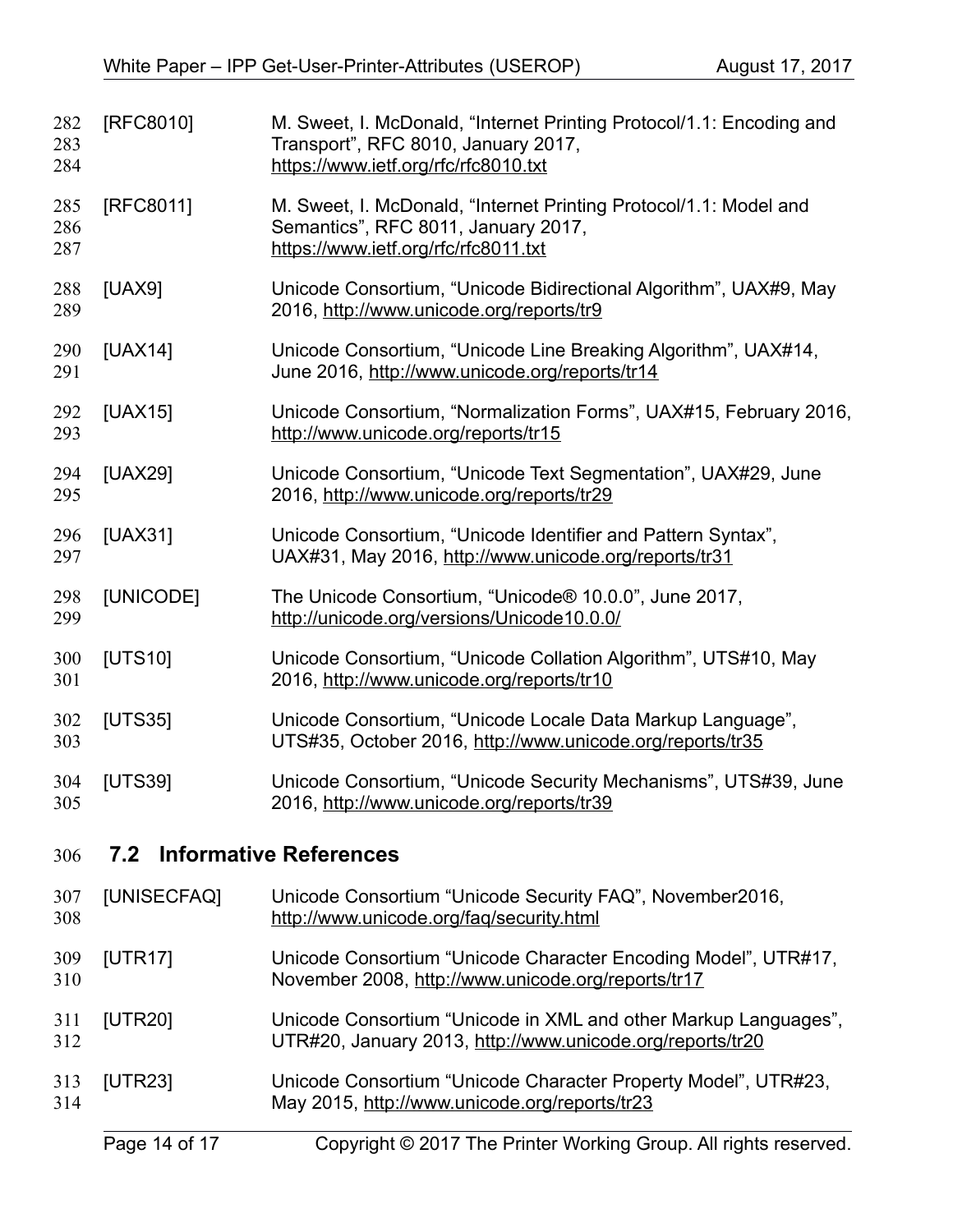<span id="page-14-0"></span>[UTR33] Unicode Consortium "Unicode Conformance Model", UTR#33, November 2008,<http://www.unicode.org/reports/tr33> 315 316

## **8 Authors' Addresses** 317

- Primary authors: 318
- Smith Kennedy 319
- 11311 Chinden Blvd. MS 506 320
- Boise, ID 83714 321
- [smith.kennedy@hp.com](mailto:smith.kennedy@hp.com) 322
- The authors would also like to thank the following individuals for their contributions to this standard: 323 324
- Mike Sweet Apple Inc. 325
- Ira McDonald High North Inc. 326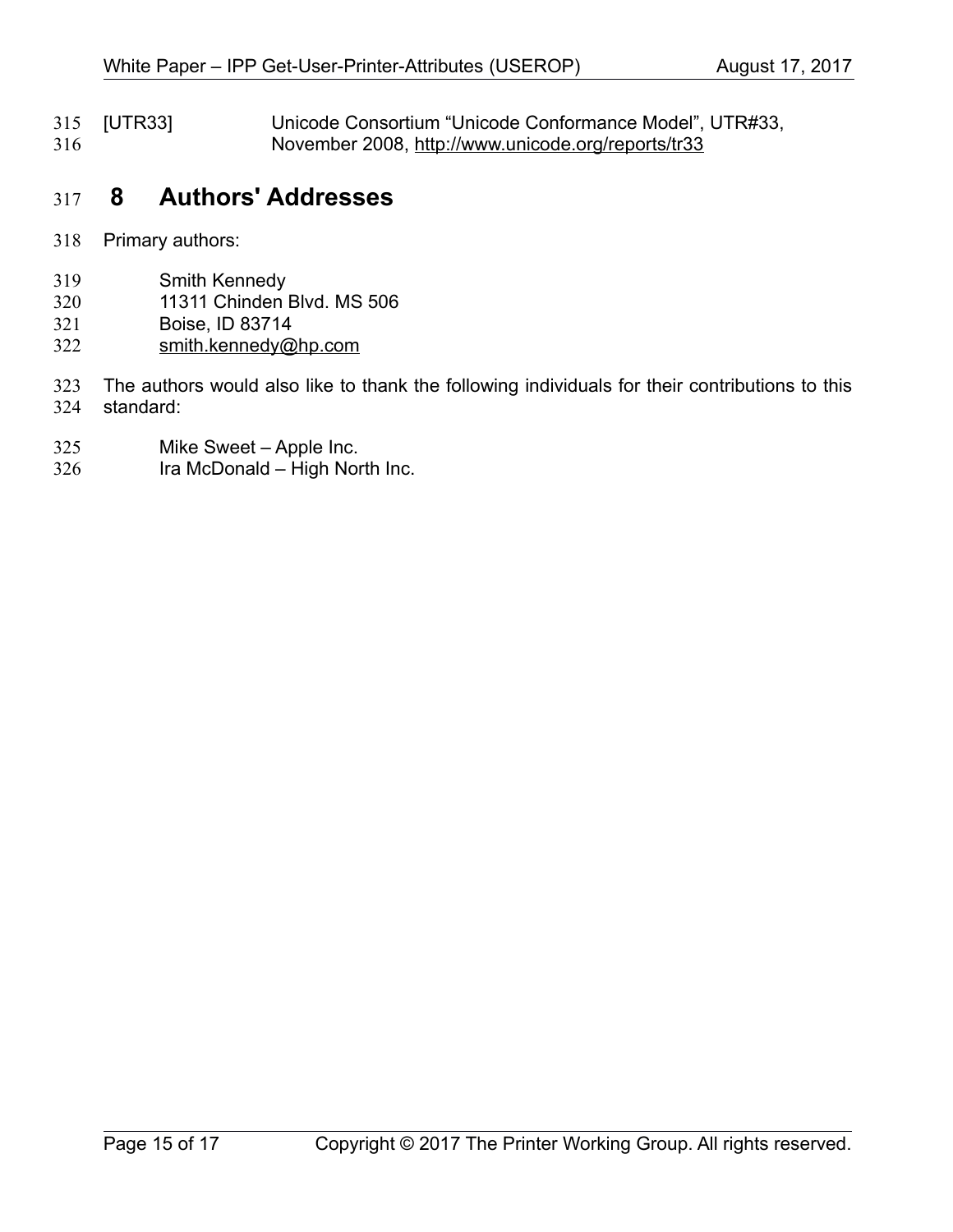## **9 Change History** 327

#### **9.1 August 17, 2017** 328

- Updated as per feedback from August 2017 IPP WG vF2F meeting minutes: 329
- Removed section 4 330
- Rewrote portions of now section 4 "Get-User-Printer-Attributes" definition and restructured presentation of list of attributes in request and response sub-sections for Get-User-Printer-Attributes definition 331 332 333
- Relabeled document to be "IPP Registration" instead of "White Paper" 334

#### **9.2 August 1, 2017** 335

- Updated as per feedback from July 20, 2017 IPP WG meeting minutes and feedback: 336
- Added sub-sections for the Get-User-Printer-Attributes request and response, leveraging text from RFC 8011 and 5100.SYSTEM 337 338
- Updated Internationalization section to use Unicode 10 and added a bunch of references. 339 340
- Updated references to add System, and full standard of IPP/2.0 (5100.12) 341
- Other editorial fixes 342

#### **9.3 May 24, 2017** 343

- Updated as per feedback from May 2017 F2F review. 344
- Removed previous use cases 3.1.2-3.1.5; renamed 3.1.6 to be new 3.1.2, with updated sequence diagram that includes Validate-Job / Create-Job response. 345 346
- Removed section 6 no new IPP attributes need to be defined as of this draft. 347

#### **9.4 April 18, 2017** 348

- Updated and clarified the description in section 4 "Technical Solutions/Approaches" to explain with more detail why it is not practical to use the venerable Get-Printer-349 350
- Attributes operation for the task of conveying print policies. 351